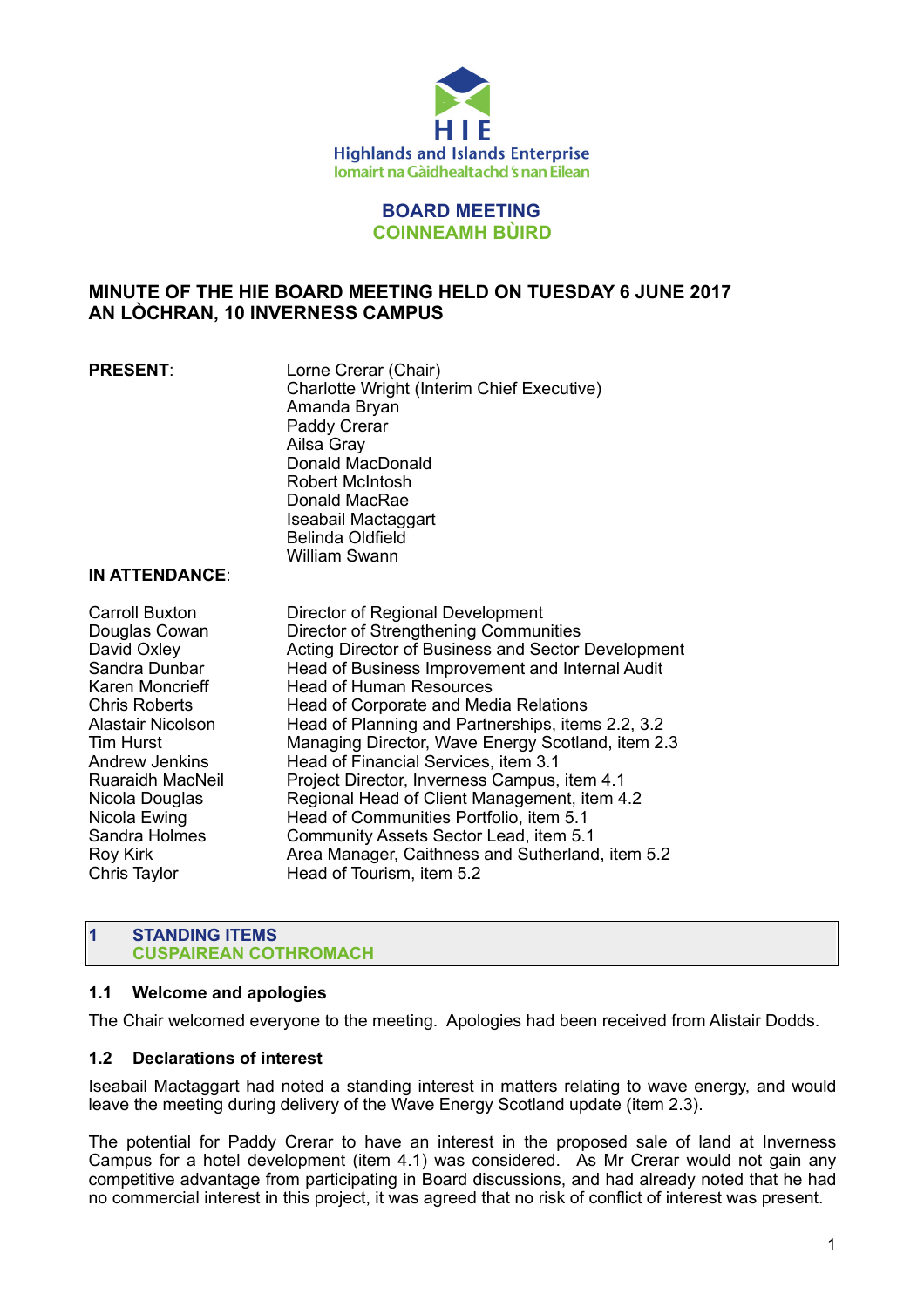## **1.3 Minute of meeting of 11 May 2017 HIEA 2017/00720 HIEA 2017/00720**

The minute of the Board meeting held on 11 May 2017 was approved.

## **1.4 Matters arising**

It was noted that the Scottish Government had confirmed the reappointment of six current Board members. Paddy Crerar, Alistair Dodds and Donald MacRae were being reappointed for a further three years from 1 April 2017, and Donald MacDonald, Iseabail Mactaggart and William Swann's terms were being extended for one year from the same date.

#### **2 UPDATES CUNNTASAN AS ÙR**

## **2.1 Chair and Interim Chief Executive update HIEA 2017/00646**

The Interim Chief Executive informed the Board that a planned review of operations at LifeScan Scotland Ltd in Inverness by parent company Johnson and Johnson had resulted in a smaller net impact than had originally been forecast. Although around 65 posts had been shed, another 50 or so had been recruited.

*Paragraph removed due to commercial sensitivity.* 

#### *Paragraph removed due to commercial sensitivity.*

Dingwall-based life sciences company Inside Biometrics Ltd was moving forward with a programme of research and development, including HIE funding that had been approved by Leadership Team, following previous Board discussion. It was anticipated that the company would submit an application for equity funding from HIE, and that this would be brought to a future HIE board meeting.

International group Liberty House was implementing its plans to develop and expand the aluminium smelter in Fort William. The Board will be kept updated regularly on progress with this highly significant project.

Turning to staffing matters, it was noted that Nick Kenton had been appointed Director of Finance and Corporate Services, and Audrey MacIver as Director of Energy. Recruitment would shortly get under way for the post of Head of Tourism.

HIE was developing plans to maximise opportunities for the Highlands and Islands arising from Scotland House, the Scottish Government's new innovation and investment hub in London. Information would be presented at a future Board meeting.

The Interim Chief Executive, Director of Regional Development, and Director of Strengthening Communities had given evidence to the Rural Economy and Connectivity Committee of the Scottish Parliament for the first time on 24 May.

Plans to establish Shetland as a leading centre for oil and gas decommissioning had taken a step forward with news that an oil production vessel, Buchan Alpha, would be dismantled and recycled at Dales Voe, Lerwick. HIE had previously supported deep water quayside development at the port, and the Energy team had played a significant role in securing this project.

The Head of Business Improvement and Internal Audit confirmed that a case currently before the Court of Session, and a European Commission enquiry, both concerning HIE investment at Nigg Energy Park, remained ongoing. Further updates will be provided as these cases progress.

*Paragraph removed in the interests of the effective conduct of public affairs.*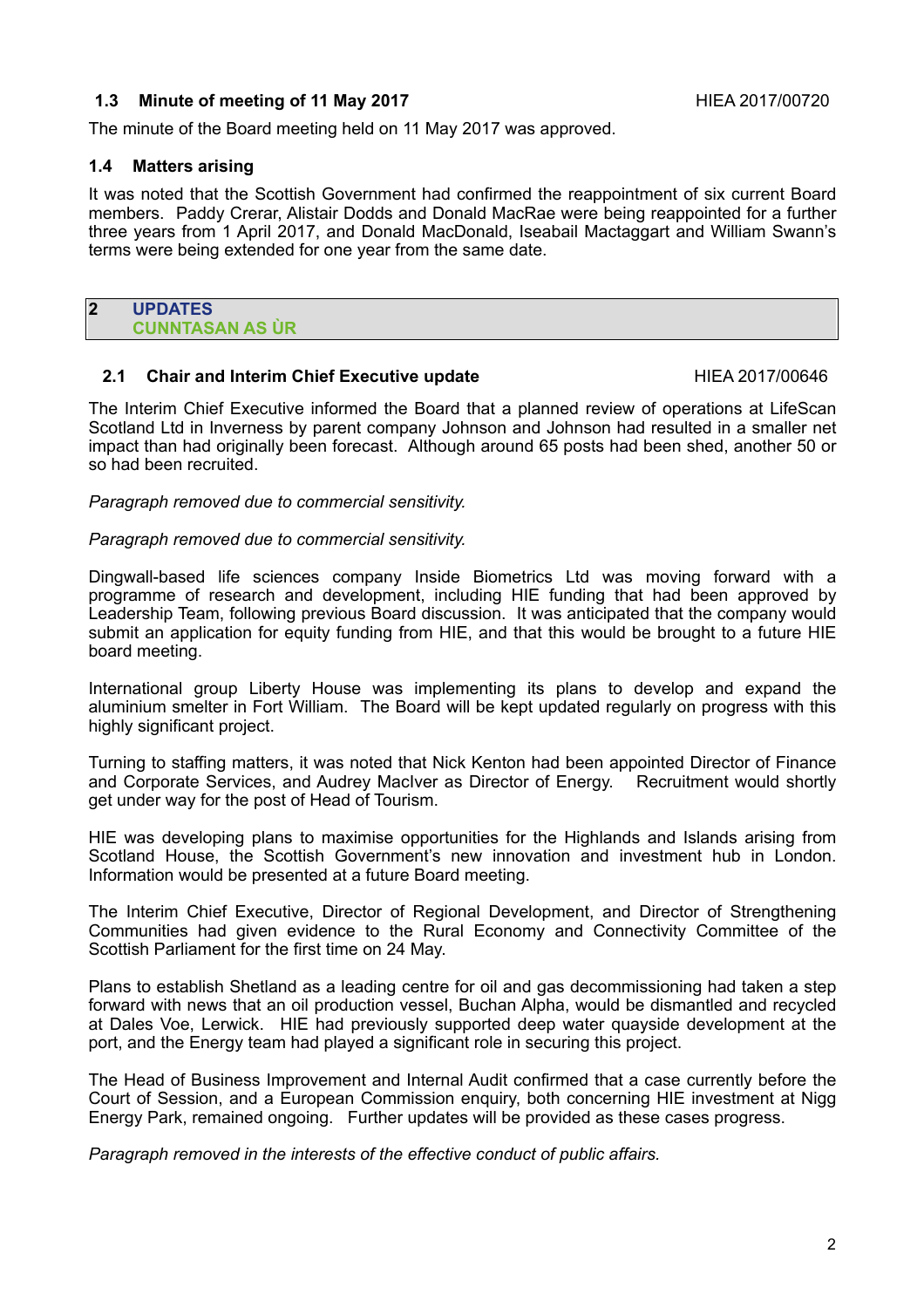Professor Crerar reported that interviews for the position of HIE Chief Executive had taken place as planned in Inverness on 5 June. A recommendation had been forwarded to the Cabinet Secretary for Rural Economy and Connectivity, and a swift response was anticipated.

The Chair updated the Board on progress regarding the Scottish Government's Enterprise and Skills Review. It was expected that the conclusions of the second and final phase of the review would be presented to the Scottish Parliament by the end of June. The Board expressed strong support and gratitude to Professor Crerar for his role in conducting a detailed review of future governance arrangements for Scotland's enterprise and skills system, which it was hoped would be accepted in full by the Cabinet Secretary for the Economy, Jobs and Fair Work. With the review itself nearing conclusion, the Board agreed that HIE must be ready to play its full part and work alongside other agencies in delivering improved outcomes for the Scottish economy.

## **2.2 Enterprise and Skills Review update All Accords** HIEA 2017/00009

#### *Alastair Nicolson joined the meeting.*

The Board welcomed an update from the Corporate and Media Relations team, reporting on recent progress in the Scottish Government's Enterprise and Skills Review, and related parliamentary activity. The report included information on the proposed structure of the new national strategic board, and covered HIE's input into individual workstreams that had been established as part of the review. These focused on: data, performance and evaluation; regional partnerships; enterprise and business support; South of Scotland enterprise and skills vehicle; skills alignment; innovation, and international.

The Director of Regional Development was involved in the regional partnerships workstream, and explained that this had highlighted a number of barriers to development, including skills shortages and underemployment, and was considering ways in which these could be overcome. The Acting Director of Business and Sector Development reported on the enterprise and business workstream, which had made good progress towards improving customer journeys, with input from Business Gateway as well as the four agencies covered by the Enterprise and Skills Review. As HIE's representative on the South of Scotland Vehicle workstream, the Director of Strengthening Communities outlined progress that had been made towards establishing a regional focus similar to HIE's, and considering options to create the most effective organisational structure.

Board members welcomed the update, and examined outputs from the data, performance and evaluation workstream in particular. The Head of Planning and Partnerships explained that a new evaluation unit was to be set up to co-ordinate these activities across government and its enterprise and skills agencies. Donald MacRae emphasised the need to ensure that the metrics to be used by the new unit would continue to be relevant to the specific economic conditions of the Highlands and Islands and reflect the priority to pursue inclusive growth which is particularly significant in addressing the needs and opportunities of fragile areas. This point was endorsed by other Board members, who stressed the importance of delivering and measuring social impacts generated by HIE investments, as well as economic ones. It was agreed that the Board would be kept regularly informed of progress with the Review until the process concludes.

*Alastair Nicolson left the meeting.* 

## **2.3 Wave Energy Scotland – progress update** WES 2015/00084

*Iseabail Mactaggart left the meeting, and Tim Hurst joined.* 

The Managing Director of Wave Energy Scotland (WES) updated the Board on progress made by the HIE subsidiary over the past six months in particular. Mr Hurst noted that WES was now operating the largest wave energy research and development programme in the world, having worked with 150 companies on 56 projects, and committing £25m in funding.

Recent activity had included selecting the best projects to progress through the clearly defined stages of two development programmes: power take off systems (moving from stage 2 to stage 3), and novel wave energy converters (stage 1 to stage 2). New innovation calls targeting developers of structural materials and controls systems were now under way. The WES business plan was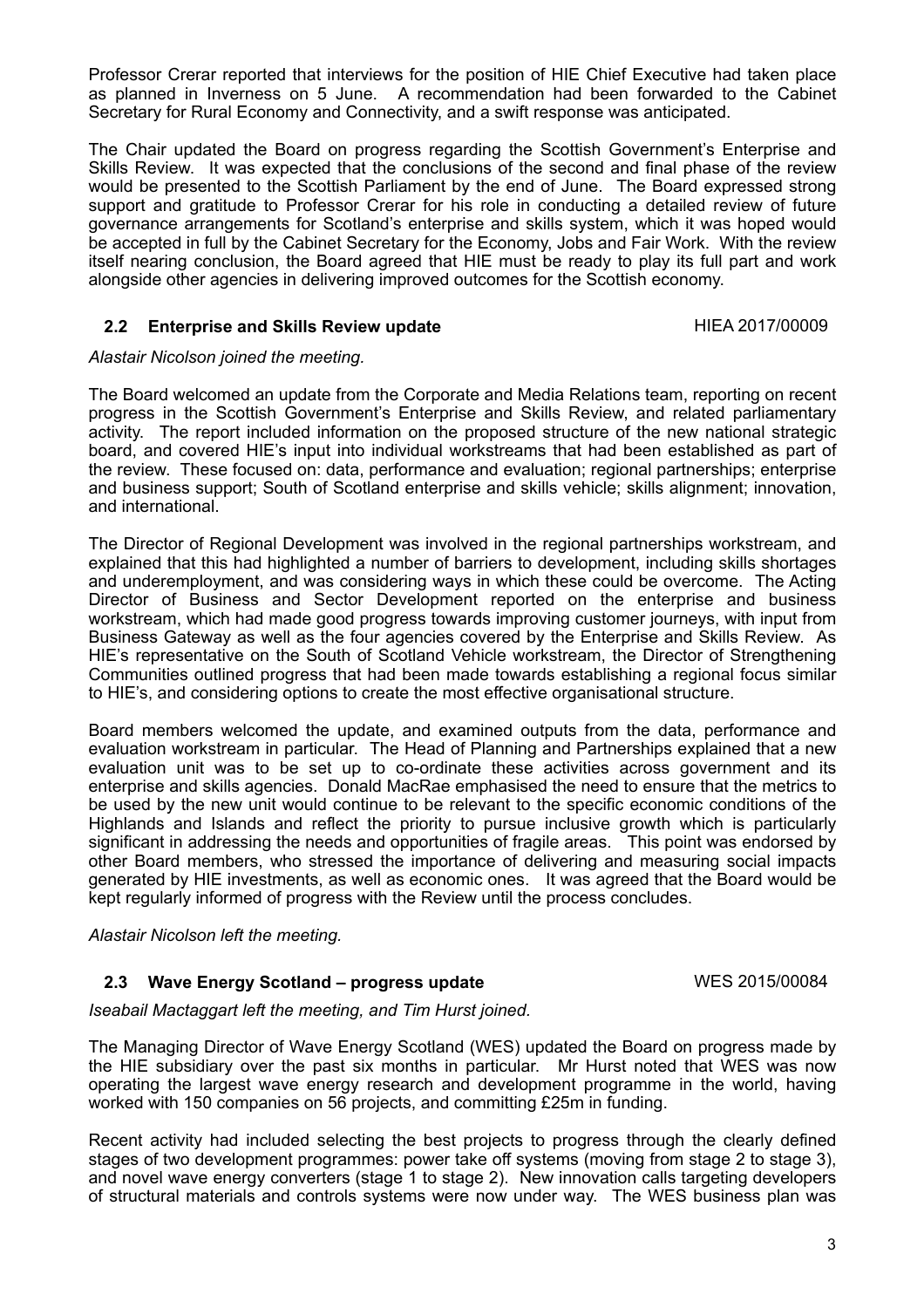currently being updated for submission to the Scottish Government, which funds the company through HIE and which had confirmed that its budget for 2017/18 would be £8m, with the opportunity to acquire further funding up to £2m should the need be demonstrated.

Recent recruitment had brought both the WES team and advisory group up to strength. The company had held a successful first annual conference in December 2016, and was now planning its next one. WES had also occupied a stand at All Energy in May 2017, where it demonstrated a new online knowledge management library that would be launched later in the year.

*Paragraph removed due to commercial sensitivity.* 

The Board welcomed the update and thanked Mr Hurst for his attendance.

*Tim Hurst left the meeting, and Iseabail Mactaggart rejoined.* 

#### **3 RESOURCES AND GOVERNANCE GOIREASAN IS RIAGHLACHAS**

## **3.1 Financial statement for the two months to 31 May 2017** HIEA 2017/00727

#### *Andrew Jenkins joined the meeting.*

The Head of Financial Services presented a report summarising HIE's financial position at 31 May 2017, and including a separate report for Wave Energy Scotland. This showed discretionary spend at a satisfactory level of 11%, which was broadly in line with the same period last year. Commitment was also at a manageable level of 128%, and would be carefully monitored. Spend on regionally significant and top sliced projects was in line with expectations at this early stage in the financial year.

Donald MacRae noted that the profile of total monthly expenditure differed from previous years. Mr Jenkins explained there were several reasons for this, including timing of some significant payments and cash flow to and from debtors and creditors.

The Chair confirmed that HIE's new Director of Finance and Corporate Services, Nick Kenton, would be in post shortly and was expected to present an updated financial statement at the next Board meeting, on 24 August.

*Andrew Jenkins left the meeting.* 

#### **3.2 Corporate performance measurement – June 2017** HIEA 2011/00806

#### *Alastair Nicolson joined the meeting*

The Head of Planning and Partnerships outlined a new approach to performance measurement in HIE that had been designed to better demonstrate the range and impact of the agency's activities and interventions, and their alignment with Scottish Government priorities. Keeping the number of measures to a manageable quantity, the revised measurement framework would provide clear reporting on factors including client growth, cost of outputs delivered (including jobs and increases in turnover), and workforce gender balance. A new system of performance 'ladders' would show progress made by account managed clients in particular in developing international trade, innovation, digital maturity, business values, and social enterprise capacity and growth. Benefits to be generated by the new approach included: greater understanding of client needs and opportunities; high quality information to shape HIE product and programme design; improved alignment with national priorities, and well-informed, evidence-based decision making. The paper concluded with a short performance summary for the period 1 April to 26 May 2017.

In response to a question from Professor Crerar, Mr Nicolson confirmed that the new framework would enable HIE to align performance measurement closely with the Scottish Government and partner agencies covered by the Enterprise and Skills Review. The Chair welcomed this assurance, and emphasised the importance of HIE continuing to be able to target support towards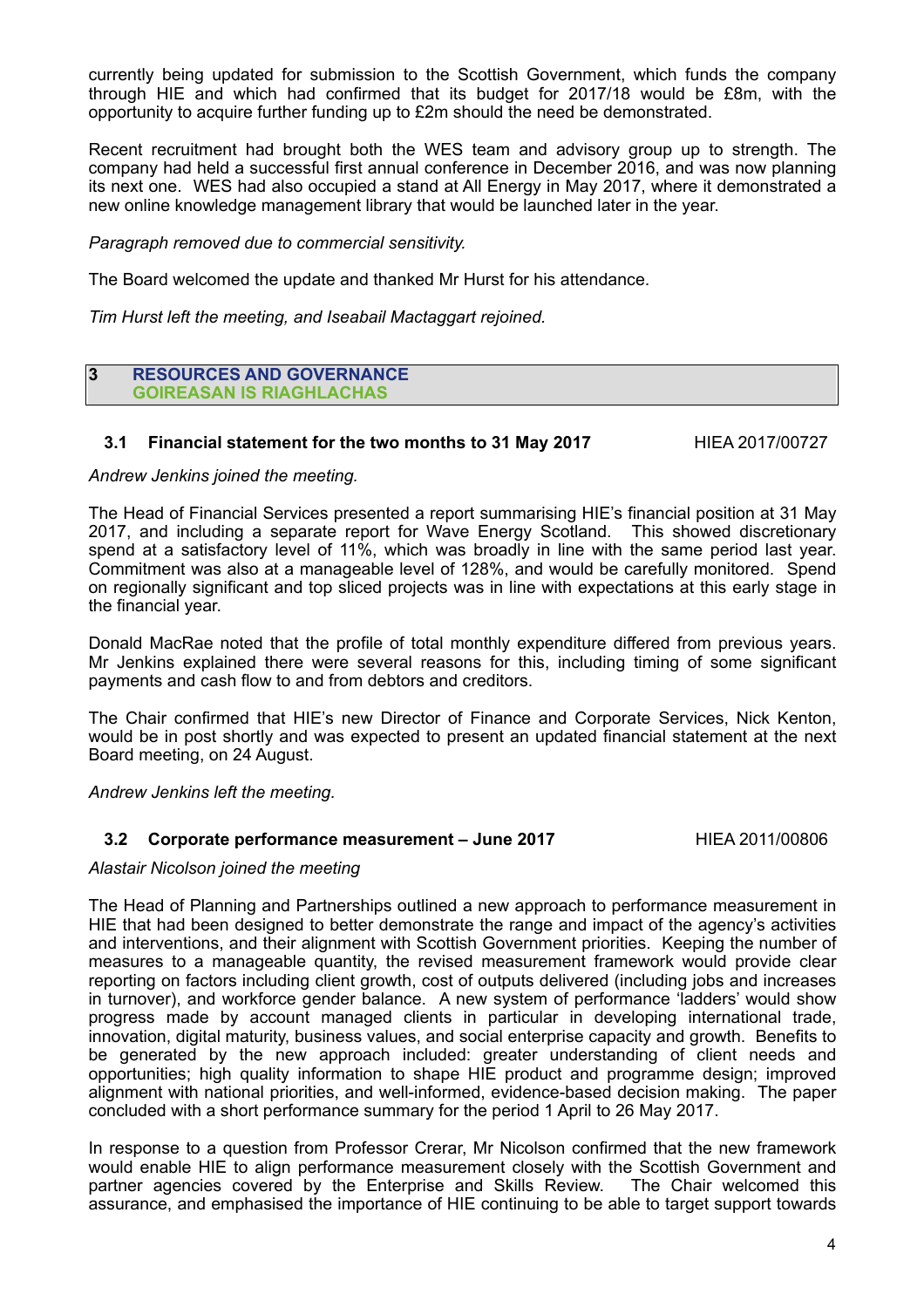early stage and small businesses with growth potential, particularly in fragile areas. Paddy Crerar asked what steps HIE was taking to encourage appropriate businesses to become account managed. The Interim Chief Executive explained that this activity was led by area teams, and that HIE was continuing to pursue opportunities pro-actively to bring new clients into the portfolio.

The Board welcomed and endorsed the new approach.

*Alastair Nicolson left the meeting.* 

## **3.3 Risk Register – June 2017 HIEA 2017/00652**

The Head of Business Improvement and Internal Audit (BIIA) presented the most recent HIE corporate risk register, which had been redesigned following discussion at the April Board meeting. The new approach aimed to provide greater clarity on: top corporate risks or themes; accountability and visibility on actions taken; use of risk management as a decision-making tool, and risk appetite. Further involvement of HIE management, Risk and Assurance Committee and Board would develop the approach fully over coming months.

Against 11 defined themes, the report had identified a total of 23 risks being treated across the organisation (15 strategic, 9 tactical). Six 'top risks' had been judged by Leadership Team to merit particular interest and focus from the Board.

*Paragraph removed in the interests of the effective conduct of public affairs.* 

## **3.4 Property Activity Report for Quarter 4, 2016/17** HIEA 2008/00768

The Director of Regional Development presented HIE's latest property activity report, covering the final quarter of 2016/17, and including information on rental income, vacancy rates, leases, sales, factoring and construction works. The Director noted that, as previously reported to the Board, it was proving increasingly challenging to obtain income from property sales at levels that had been achievable in earlier years. The annual property sales target had been reduced during the year to reflect current market conditions, and HIE had succeeded in meeting the revised target of £1.08m.

In response to a question from Donald MacRae, the Director confirmed that a property strategy was in preparation and would be brought to a future Board meeting. *Sentence removed in the interests of the effective conduct of public affairs.* 

**4 INVESTMENT PROPOSALS MOLAIDHEAN AIRGEAD-TASGAIDH** 

**4.1 Inverness Campus – proposed marketing of plots 11 and 12 for hotel development** HIEA 2008/00768

## *Ruaraidh MacNeil joined the meeting.*

The Inverness Campus Project Director updated the Board on proposals that had first been presented in December 2016 to market two plots for sale, with the aim of attracting a commercial, business class hotel. Since the earlier Board meeting, HIE staff had explored State Aid compliance, considered alternative legal models, and investigated ways to maximise the potential to derive social benefits from a hotel development at the campus. Following analysis with Scottish Development International (SDI) and consultants, HIE had concluded that a hotel of the scale and quality proposed was likely to prove attractive to the market, particularly at the present time.

It was now recommended that HIE should invite offers for the lease or purchase of plots 11 and 12 at Inverness Campus, extending to 3.16 acres gross, to develop an upper/mid-scale hotel of 4-star quality. Professional advice would be obtained to ensure HIE was able to achieve maximum value for money, including reflecting any potential premium for a high quality hotel development. Working with SDI's hotel investment service, HIE would aim to secure a deal by the end of 2017/18, enabling construction to begin in 2019 and the hotel potentially to open in late 2020.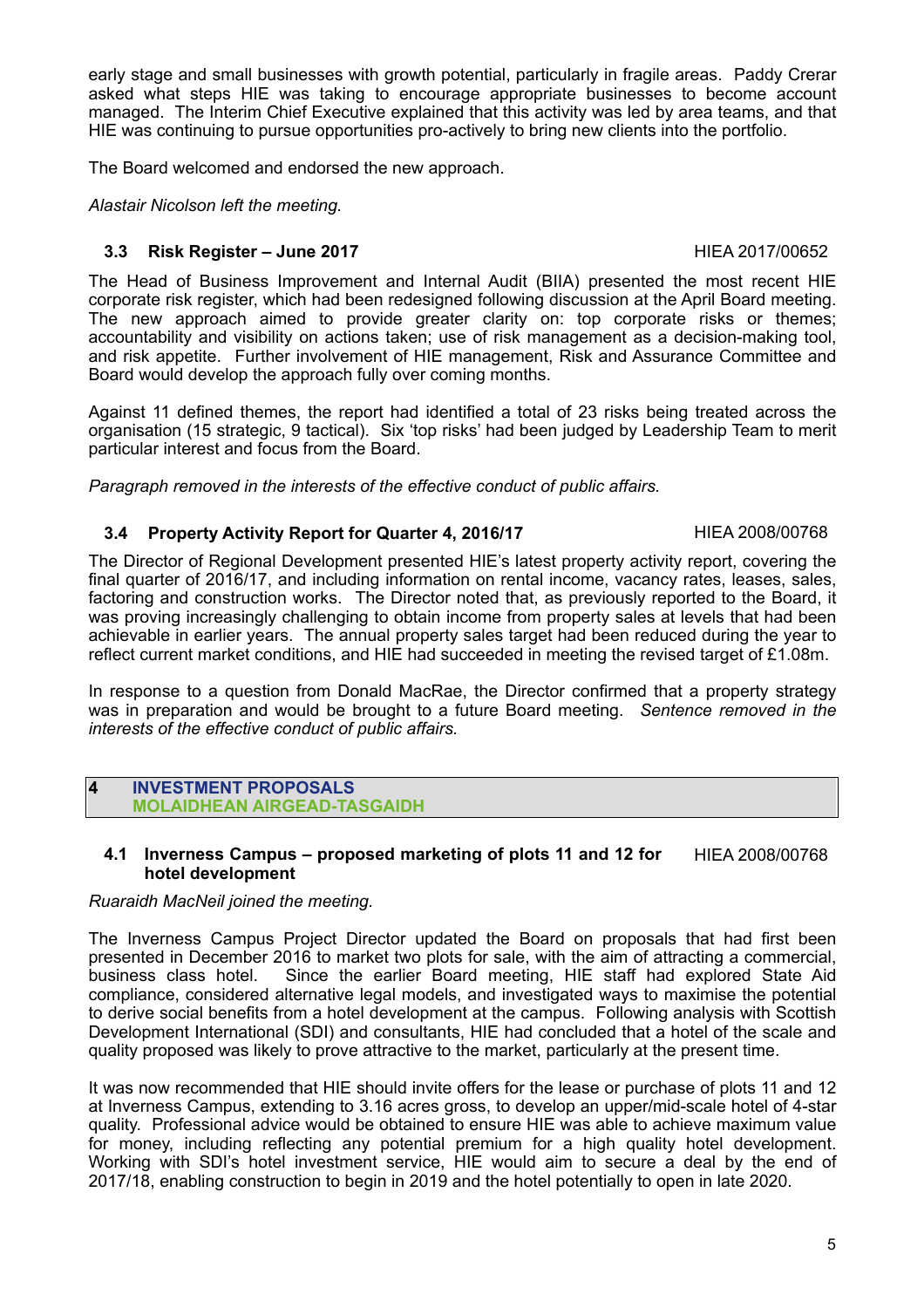Board members welcomed the update and affirmed strong support in principle for a project that would generate social benefits as well as achieving a good sale price and complying with State Aid regulations. Paddy Crerar stressed the need to obtain excellent professional advice, and carefully to consider whether inviting bids or setting a fixed price would be most likely to yield the best result. It was noted that the timing of going to market could prove critical. Mr Crerar offered to share his extensive experience in the sector with the Campus team, and this was accepted. The Board approved the recommendation to proceed with plans to market the two plots as described.

*Ruaraidh MacNeil left the meeting.* 

HMS 9346957

## **4.2 ScotGrad Highlands and Islands – project amendment**

*Nicola Douglas joined the meeting.* 

The Board approved a recommendation from the Regional Head of Client Management to adjust out-turns that were expected to be generated by the ScotGrad Highlands and Islands graduate and student placement programme. The proposed changes reflected the cost of delivering quality placements in more rural areas in particular and would see the overall number of placements being delivered reduce from 285 to 240. The overall budget of £3,068,454 would not be affected.

Amanda Bryan suggested that a matchmaking service to link graduates and businesses could be helpful, and it was confirmed that plans were under way to develop this. In response to a question from Donald MacRae, Ms Douglas stressed the team's commitment to ensuring that both the volume and quality of placements created through the programme were being delivered well. The project amendment was approved.

*Nicola Douglas left the meeting.* 

#### **5 ITEMS FOR DISCUSSION CUSPAIREAN AIRSON BEACHDACHADH**

#### **5.1 Strengthening communities and fragile areas – refocus FILEA 2016/00683**

*Nicola Ewing and Sandra Holmes joined the meeting.* 

The Director of Strengthening Communities introduced the Head of Communities Portfolio and the Community Assets Sector Lead, who jointly presented a set of proposals to refocus the delivery of HIE's priority to strengthen communities and fragile areas. HIE's unique remit integrates economic and community development to achieve sustainable growth in every part of the Highlands and Islands, and is as relevant today as when the agency's forerunner was established in 1965. HIE had pioneered community-led development, led the establishment of a strong social enterprise sector, and attracted international recognition.

The refocus would aim to maximise HIE's impact, working with partners and clients, to create the social infrastructure that would enable communities to flourish and realise their potential. Particular emphasis would be laid on developing a client-centred response to needs and opportunities, greater collaboration, and a place-based approach to economic development and regeneration that would lead to more interventions in fragile areas.

*Paragraph removed in the interests of the effective conduct of public affairs.* 

The Board welcomed the presentation. William Swann stressed the value of working with established community organisations, such as grazings committees, and highlighted the growing role of social enterprises in providing access to health and social services. Amanda Bryan commented that HIE's good reputation rested on the quality of its staff, and welcomed moves to broaden support beyond account managed clients. It would be important to evaluate the scale of opportunity, be clear on which partner organisations were best suited to collaboration with HIE, and articulate a vision for communities themselves. Clarity on outcomes and outputs from community account management, and on future resource allocation, would also be important.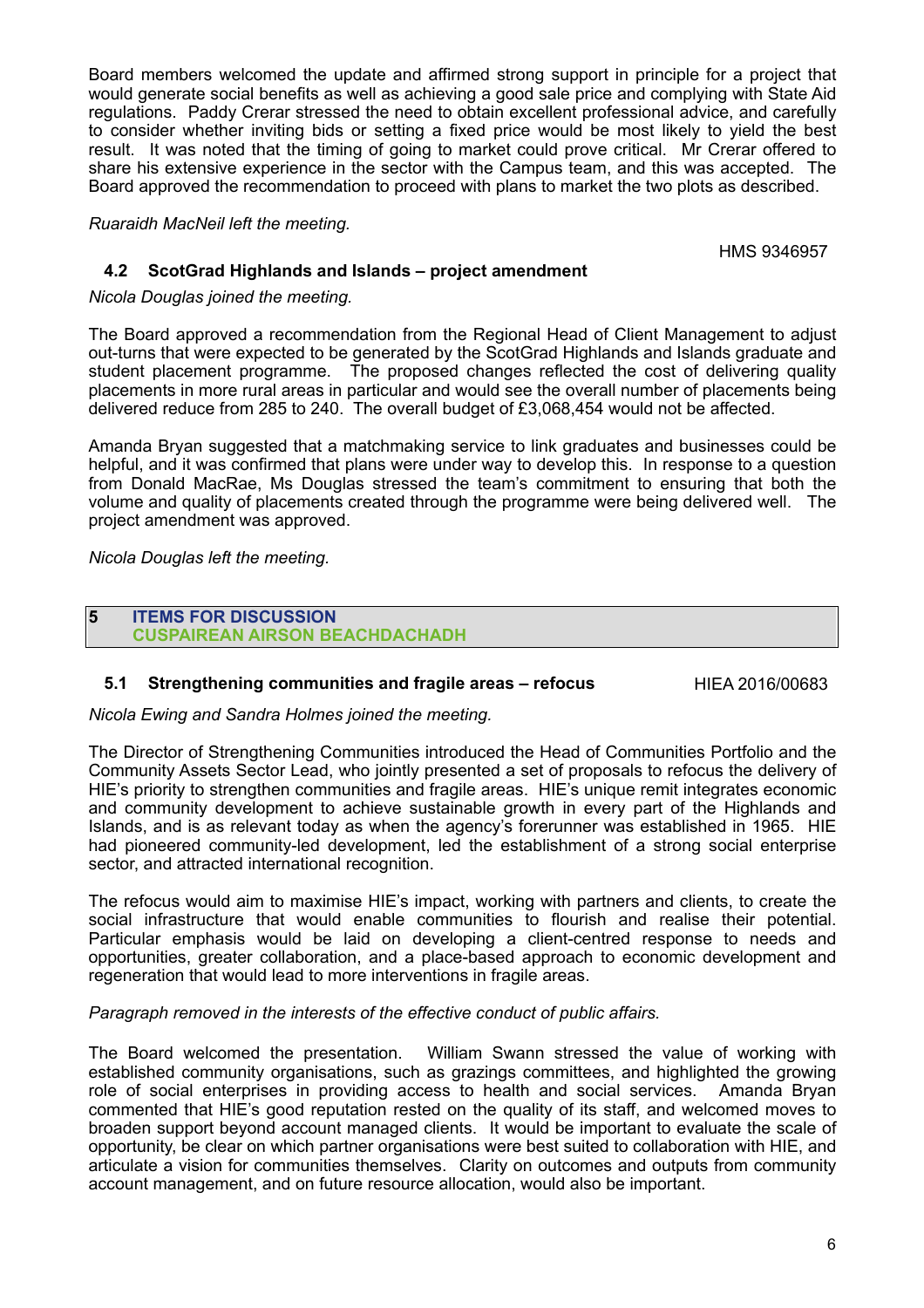*Paragraph removed in the interests of the effective conduct of public affairs.* 

The Chair thanked the three presenters and the Board members for a very helpful and positive discussion. A wider HIE strategic planning session was due to be held at the end of September, and this would provide a further opportunity to explore these matters.

*Nicola Ewing and Sandra Holmes left the meeting.* 

#### **5.2 Impact of the North Coast 500 – overview and update** CAS 2015/00079

*Roy Kirk and Chris Taylor joined the meeting.* 

The Area Manager for Moray and the Head of Tourism presented an overview and update of the impact of the North Coast 500 initiative, a 516-mile touring route around the north Highlands that had been developed by the North Highland Initiative (NHI). HIE had provided support for an initial feasibility study, and to help NHI attract private sector investment.

The route had proven highly popular, rapidly gaining international acclaim, establishing a strong brand, generating around £9m for the region, and providing an opportunity to create around 200 jobs. HIE had formed a multi-agency working group to focus on optimising the route's growth potential and addressing negative impacts, while also exploring ways in which the experience gained from the project could be harnessed to benefit other parts of the region. NHI was focusing efforts on monetising the brand through establishing a new business, North Coast 500 Limited.

*Paragraph removed in the interests of the effective conduct of public affairs.* 

*Roy Kirk and Chris Taylor left the meeting.* 

## **5.3 HIE collaboration and stakeholder engagement FILEA 2017/00792**

#### *Anna Allan joined the meeting.*

The Head of Marketing and the Head of Corporate and Media Relations presented a paper describing the large volume of collaboration and engagement initiatives that HIE undertakes with stakeholders throughout the region and at national level, along with recommendations to develop a more strategic and measurable approach. They outlined steps that HIE aimed to take during 2017/18 to plan and co-ordinate engagement and collaboration at multiple levels between HIE and its external stakeholders; maximise the benefits of these activities for customers; and, ultimately, drive better outcomes for the Highlands and Islands economy.

In discussion, the Board agreed it was important for HIE to maintain a broad range of co-ordinated engagement activity to raise awareness and understanding of the organisation and of the region among key businesses, communities and individuals. Belinda Oldfield stressed the importance of defining the purpose of specific relationships and working to make them sustainable, with clear outcomes in mind. Amanda Bryan highlighted the value of collaboration with other bodies whose responsibilities underpin economic development, such as those responsible for housing, transport and education. The potential for Board members to be ambassadors, and also provide information back into HIE from their external activities was mentioned by William Swann.

The board welcomed the paper, and noted that the theme of engagement and collaboration would be revisited at the forthcoming strategic planning day in September.

*Anna Allan left the meeting.*